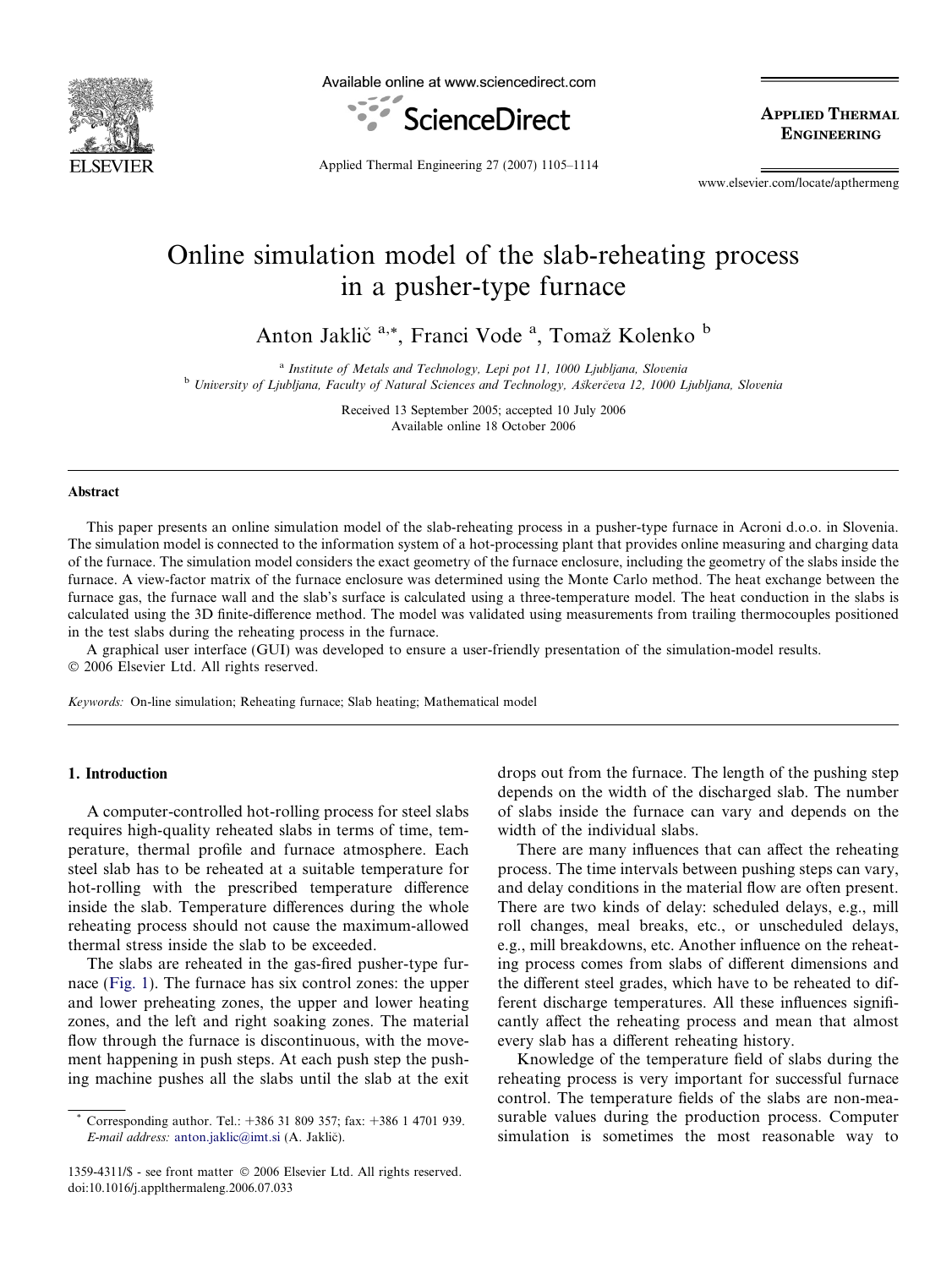<span id="page-1-0"></span>

| <b>Nomenclature</b> |  |
|---------------------|--|
|---------------------|--|

| a                                                         | heat-transfer coefficient (W m <sup>-2</sup> K <sup>-1</sup> ) |                               | Subscripts                            |  |
|-----------------------------------------------------------|----------------------------------------------------------------|-------------------------------|---------------------------------------|--|
| $\boldsymbol{A}$                                          | surface area $(m2)$                                            | abs                           | absorption                            |  |
| $\mathcal{C}_{0}$                                         | specific heat $(J/kg K)$                                       |                               | air                                   |  |
| d                                                         | furnace-wall/floor-layer thickness (m)                         | cond                          | conduction                            |  |
| $\,F$                                                     | view-factor                                                    |                               | convection                            |  |
| F                                                         | view-factor matrix                                             |                               | furnace floor                         |  |
| Ι                                                         | number of surfaces in a furnace enclosure                      | g                             | furnace gas                           |  |
|                                                           | including slab surfaces                                        | $H_2O$                        | water                                 |  |
| I                                                         | identity matrix                                                |                               | index of surface in furnace enclosure |  |
| K                                                         | number of the furnace-wall/floor-layers                        |                               | input                                 |  |
| L                                                         | length $(m)$                                                   |                               | index of surface in furnace enclosure |  |
| $\boldsymbol{M}$                                          | number of the furnace-floor surfaces                           |                               | index of layers of furnace wall/floor |  |
| $\overline{N}$                                            | number                                                         |                               | index of furnace-floor surface        |  |
| q                                                         | heat flux (W m <sup><math>-2</math></sup> )                    | $\boldsymbol{n}$              | index of furnace-floor surface        |  |
|                                                           | element of heat-flux vector                                    |                               | output                                |  |
|                                                           | $\displaystyle\mathop{\cal Q}_S\limits$<br>heat-flux vector    |                               | pipe                                  |  |
|                                                           | width of the water pipe                                        |                               | radiation                             |  |
| T                                                         | temperature $(K)$                                              |                               | slab                                  |  |
|                                                           |                                                                | total                         | total                                 |  |
| Greek letters                                             |                                                                | W                             | furnace wall                          |  |
| α                                                         | absorptivity factor                                            | $\rightarrow$ , $\Rightarrow$ | outgoing                              |  |
| $\epsilon$                                                | emissivity factor                                              | $\leftarrow, \Leftarrow$      | incoming                              |  |
| φ                                                         | water flow $(m^3/s)$                                           | $\iff$                        | balance                               |  |
| heat conduction (W m <sup>-1</sup> K <sup>-1</sup> )<br>λ |                                                                |                               |                                       |  |
| π                                                         | number PI                                                      |                               |                                       |  |
| $\rho$                                                    | density $(kg/m^3)$                                             |                               |                                       |  |
| $\sigma$                                                  | Stefan-Boltzmann<br>$\sigma = 5.671 \times$<br>constant,       |                               |                                       |  |
|                                                           | $10^{-8}$ W m <sup>-2</sup> K <sup>-4</sup>                    |                               |                                       |  |
|                                                           |                                                                |                               |                                       |  |



Fig. 1. Pusher-type furnace.

determine such values. The state of the art is one- and twodimensional online calculations of the stock temperature [\[1–5\]](#page--1-0). However, the computational power of today's personal computers means that increasingly complex simulations can be performed in real-time. Thus, complex simulation models can be implemented in the monitoring and control systems of industrial processes, and the first attempts have been made to calculate the stock temperature in three dimensions online [\[6–8\]](#page--1-0).

An online supervision system based on a three-dimensional simulation model of a steel-slab reheating process in a pusher-type furnace has been developed. The calculations in the model are based on a mathematical model that includes the main physical phenomena appearing during the reheating process in a natural-gas-fired pusher-type furnace: thermal radiation is the main heat-transfer mechanism, and the geometry of the furnace enclosure has an important role in the heat transfer of the thermal radiation. The furnace enclosure consists of the furnace geometry together with the geometry of the charged slabs inside the furnace.

One of the chief mathematical complexities in treating the radiative heat transfer between surfaces is accounting for the geometrical relations involved in how the surfaces view each other. For the whole furnace enclosure they are expressed with a view-factor matrix form. In order to determine the matrix, a separate simulation model based on the Monte Carlo method was developed [\[9\].](#page--1-0) This model allows a view-factor determination for a general furnace enclosure consisting of rectangular surfaces, including multiple reflections. In the presented approach the view-factor matrix for a particular furnace enclosure, including the slabs and skid pipes, is calculated only once (the typical calculation time on a Pentium4 PC is three days). The viewfactor matrix is read into the online simulation model of